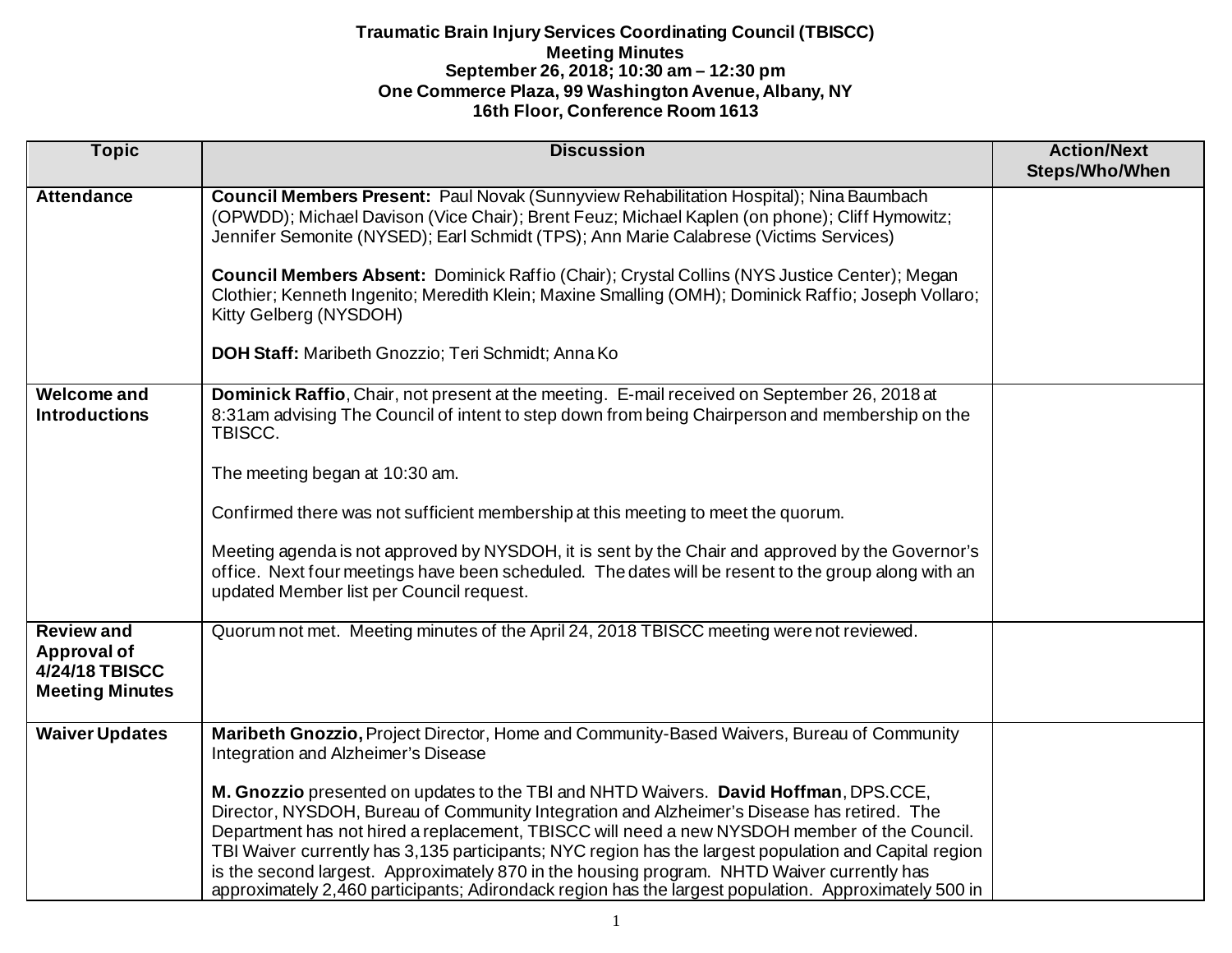| the housing program. Olmstead is another housing resource; however, their funding is running low.<br>NHTD Waiver application was approved by the Centers for Medicare & Medicaid Services (CMS)<br>effective July 1, 2018. The Department is working on amendments to both the NHTD and TBI Waiver                                                                                                                                                                                                                                                                                                                                                                                                                                                                                                                                                                                                                                                                                                                                                                                                                                                                                                                                                                                                                                                                                                                                                                                                                                                                                                                                                                                                                                                                                                                                                                                                                                                                                                                                                                                                                                                                                                                                                                                                                                                                                                                                                                                                                                                                                                                           |  |
|------------------------------------------------------------------------------------------------------------------------------------------------------------------------------------------------------------------------------------------------------------------------------------------------------------------------------------------------------------------------------------------------------------------------------------------------------------------------------------------------------------------------------------------------------------------------------------------------------------------------------------------------------------------------------------------------------------------------------------------------------------------------------------------------------------------------------------------------------------------------------------------------------------------------------------------------------------------------------------------------------------------------------------------------------------------------------------------------------------------------------------------------------------------------------------------------------------------------------------------------------------------------------------------------------------------------------------------------------------------------------------------------------------------------------------------------------------------------------------------------------------------------------------------------------------------------------------------------------------------------------------------------------------------------------------------------------------------------------------------------------------------------------------------------------------------------------------------------------------------------------------------------------------------------------------------------------------------------------------------------------------------------------------------------------------------------------------------------------------------------------------------------------------------------------------------------------------------------------------------------------------------------------------------------------------------------------------------------------------------------------------------------------------------------------------------------------------------------------------------------------------------------------------------------------------------------------------------------------------------------------|--|
| applications regarding service limits and provider qualifications since the move to Managed Care<br>(MC) has been extended. Upon audit the most citations are provider qualifications. The Department<br>is struggling with Conflict of Interest (COI); full compliance is expected by January 1, 2019 however<br>DOH is seeking an extension to 2022 and amending the Corrective Action Plan (CAP) to be submitted<br>to CMS. M. Davison commented that if agencies were to stop providing Service Coordination (SC)<br>there are not a lot of other providers to pick up the caseloads, leaving participants with no SC's. M.<br>Gnozzio responded that CMS is aware of the provider capacity issue. The Department continues to<br>work with CMS on numerous issues (staff qualifications, rates, LHCSA Moratorium, provider capacity<br>especially in rural areas, minimum wage requirements and grandfathering of staff). M. Davison<br>asked what a rural exemption would be? M. Gnozzio responded that based on the NYS Public<br>Health Law definition of a rural area there would be forty-four (44) counties that would qualify for a<br>rural exemption. There is at least one (1) county in each region that would not qualify and all the<br>downstate counties would not qualify. The Department received COI Compliance Implementation<br>Plan's (COI CIP) from each provider agency to survey the number of participants they are serving and<br>the number of staff employed to get an idea of what issues NYSDOH will have in terms of capacity.<br>M. Gnozzio explained that the entity who develops the plan of care cannot also dictate the provision<br>of services because that agency would benefit from the money received for providing those services.<br>There cannot be a fiduciary interest or steering of business. The Federal regulation started to be<br>discussed in 2012 and was approved in 2014. If the Waivers moved to MC there would not have<br>been a conflict. M. Gnozzio reported the Request for Application (RFA) for the Regional Resource<br>Development Center's (RRDC's) has been posted. The Department will execute the new contracts<br>after the new year. M. Gnozzio reported on the TBI Alternate Route process for the UAS-NY.<br>Approximately 83% of participants scored Level of Care (LOC) on their first UAS-NY and 92% of<br>participants scored LOC on their second UAS-NY; a total of 2,700 assessments have been<br>completed; only 2% of Alternate Route participants did not meet LOC.<br><b>Handouts: TBI Waiver Initiatives and RRDC Contact List</b> |  |
| Diana Yang, Senior Attorney, Division of Legal Affairs<br>Quorum                                                                                                                                                                                                                                                                                                                                                                                                                                                                                                                                                                                                                                                                                                                                                                                                                                                                                                                                                                                                                                                                                                                                                                                                                                                                                                                                                                                                                                                                                                                                                                                                                                                                                                                                                                                                                                                                                                                                                                                                                                                                                                                                                                                                                                                                                                                                                                                                                                                                                                                                                             |  |
| <b>Requirement for</b>                                                                                                                                                                                                                                                                                                                                                                                                                                                                                                                                                                                                                                                                                                                                                                                                                                                                                                                                                                                                                                                                                                                                                                                                                                                                                                                                                                                                                                                                                                                                                                                                                                                                                                                                                                                                                                                                                                                                                                                                                                                                                                                                                                                                                                                                                                                                                                                                                                                                                                                                                                                                       |  |
| <b>Board/Council</b><br>D. Yang reported that The Department has over one-hundred (100) Boards and Councils. The                                                                                                                                                                                                                                                                                                                                                                                                                                                                                                                                                                                                                                                                                                                                                                                                                                                                                                                                                                                                                                                                                                                                                                                                                                                                                                                                                                                                                                                                                                                                                                                                                                                                                                                                                                                                                                                                                                                                                                                                                                                                                                                                                                                                                                                                                                                                                                                                                                                                                                             |  |
| purpose of the TBISCC is advisement to provide guidance to NYSDOH. In 2007 there was an<br><b>Members</b>                                                                                                                                                                                                                                                                                                                                                                                                                                                                                                                                                                                                                                                                                                                                                                                                                                                                                                                                                                                                                                                                                                                                                                                                                                                                                                                                                                                                                                                                                                                                                                                                                                                                                                                                                                                                                                                                                                                                                                                                                                                                                                                                                                                                                                                                                                                                                                                                                                                                                                                    |  |
| Executive Order stating the meeting must be webcast to meet a quorum if members are not physically<br>present. Then the law changed to specifically require video conferencing. A quorum is a majority of                                                                                                                                                                                                                                                                                                                                                                                                                                                                                                                                                                                                                                                                                                                                                                                                                                                                                                                                                                                                                                                                                                                                                                                                                                                                                                                                                                                                                                                                                                                                                                                                                                                                                                                                                                                                                                                                                                                                                                                                                                                                                                                                                                                                                                                                                                                                                                                                                    |  |
| the Council; divide the total number of members (19) in half and add one (1); for the TBISCC quorum                                                                                                                                                                                                                                                                                                                                                                                                                                                                                                                                                                                                                                                                                                                                                                                                                                                                                                                                                                                                                                                                                                                                                                                                                                                                                                                                                                                                                                                                                                                                                                                                                                                                                                                                                                                                                                                                                                                                                                                                                                                                                                                                                                                                                                                                                                                                                                                                                                                                                                                          |  |
| is 11 members in-person or via video conference. D. Yang explained that Council members may call                                                                                                                                                                                                                                                                                                                                                                                                                                                                                                                                                                                                                                                                                                                                                                                                                                                                                                                                                                                                                                                                                                                                                                                                                                                                                                                                                                                                                                                                                                                                                                                                                                                                                                                                                                                                                                                                                                                                                                                                                                                                                                                                                                                                                                                                                                                                                                                                                                                                                                                             |  |
| in to the meeting to be part of the discussion but cannot vote. Without a quorum there should not be a                                                                                                                                                                                                                                                                                                                                                                                                                                                                                                                                                                                                                                                                                                                                                                                                                                                                                                                                                                                                                                                                                                                                                                                                                                                                                                                                                                                                                                                                                                                                                                                                                                                                                                                                                                                                                                                                                                                                                                                                                                                                                                                                                                                                                                                                                                                                                                                                                                                                                                                       |  |